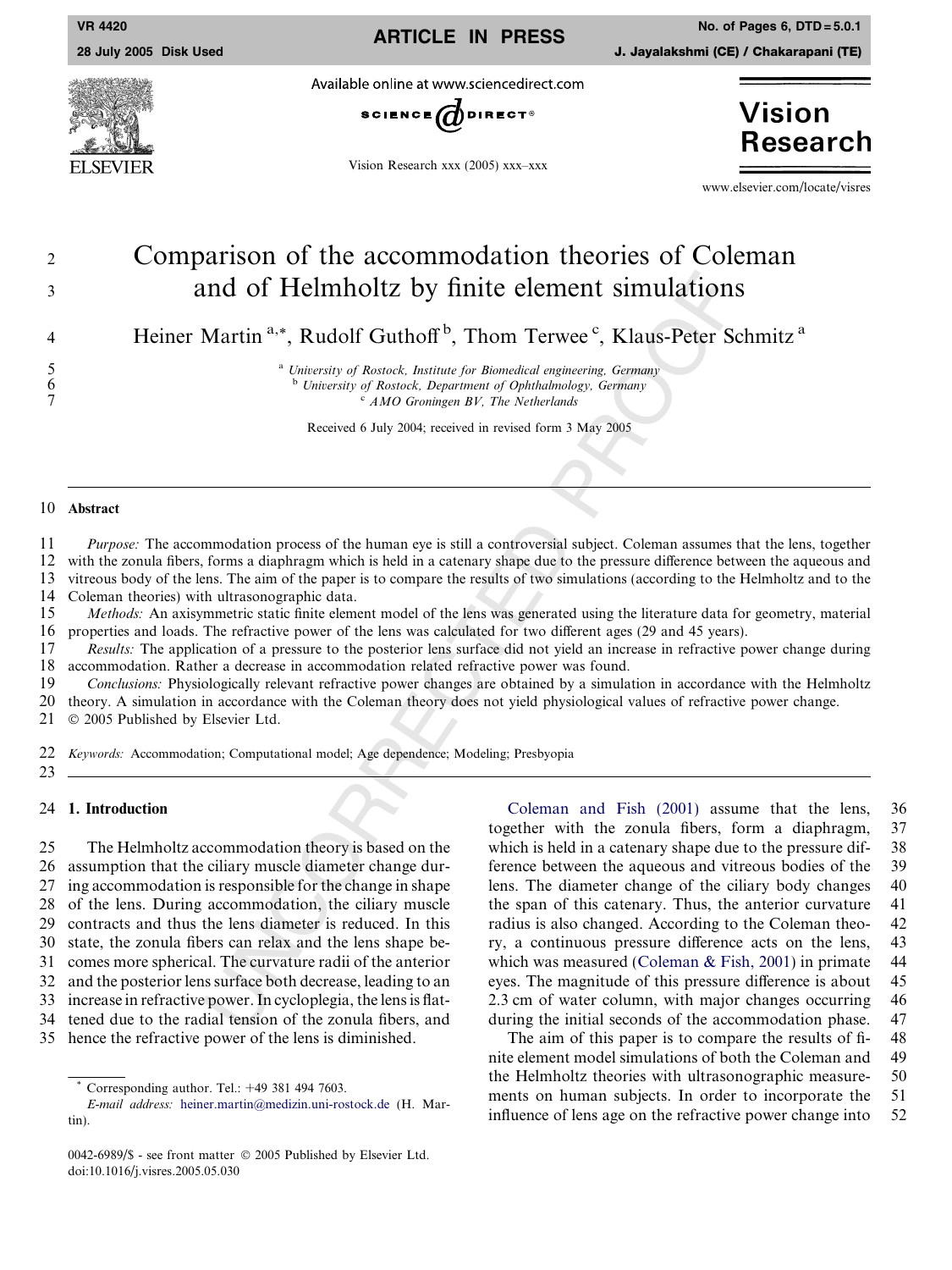2 H. Martin et al. / Vision Research xxx (2005) xxx-xxx

53 this study, two models were created using material data 54 for a 29-year-old lens, and a 45-year-old lens.

#### 55 2. Material and methods

56 The lens and the zonula fibers were modeled in a two-57 dimensional axisymmetric model. The model's geometry 58 and the material properties are similar to those of the 59 model developed by [Burd, Judge, and Cross \(2002\)](#page-5-0) . 60 These authors have created a finite element model for 61 the evaluation of age related changes in accommodation 62 behavior. This model is very precisely described by Burd 63 et al. and was used as the basis of our analysis.

64 Our model consists of the lens nucleus, the lens cor-65 tex, the capsular bag and the zonula fibers (Fig. 1). Spe-66 cific material properties were assigned to these lens 67 components, as described below. The cortex and the 68 nucleus of the lens are modeled by bilinear axisymmetric 69 elements. The capsular bag and the zonular fibers are 70 modeled by linear axisymmetric shell elements. The 71 model was created in the accommodated state, since 72 the zonula fibers and the lens are assumed to be stress-73 free in the accommodated state. Pre-loads that may exist 74 on the lens and the zonula fibers are neglected. The 75 cycloplegic state is enforced by boundary conditions at 76 the zonula fibers as described below.

77 The outer contour of the lens in our model is con-78 structed from least square polynomials (Table 1, from 79 [Burd et al., 2002\)](#page-5-0). These polynomials are a mathemat-80 ical approximation of the lens contours as measured 81 by [Brown \(1973\).](#page-5-0) The capsular bag has a variable 82 thickness which is also given by least square polyno-83 mials ([Burd et al., 2002](#page-5-0)) based on measurements by 84 [Fisher and Pettet \(1972\).](#page-5-0) All material properties of

the model assume linear elasticity and isotropy. Fur- 85 thermore, any time dependence of the material proper- 86 ties, namely viscoelasticity, or other nonlinear 87 influences, such as a change in elastic moduli due to 88 mechanical stress, was disregarded. 89

The material properties are based on measurements 90 by [Fisher \(1971\)](#page-5-0). According to Fisher's results, the lens 91 cortex is stiffer than the lens nucleus, a result which is 92 questioned by clinicians. The influence of the material 93 properties on the refractive power change has been stud- 94 ied in the past ([Martin, Stachs, Guthoff, & Schmitz,](#page-5-0) 95 [2003\)](#page-5-0). In this paper, a parametric investigation shows 96 that a physiological refractive power can only be 97 achieved if the lens cortex and the lens nucleus are mod- 98 eled with different material properties. However, the 99 influence of the viscoelasticity of the lens materials re- 100 mains to be studied. Essential parameters of the unde- 101 formed finite element models as well as the material 102 properties are given in Table 2 . 103

At the zonula fiber end point, the radial displacement 104 is prescribed according to measurements by [Strenk et al.](#page-5-0) 105  $(1999): d$  $(1999): d$  [mm] =  $0.5129 - 0.00525 \cdot \text{age}$  [years]. 106

The axial displacement at the zonula fiber end point is 107 set to zero. All radial displacements are constrained 108 along the rotation axis of the lens. 109

This model without further loads simulates precisely 110 the Helmholtz theory. To model the Coleman theory, 111 in addition to the displacements of the zonula fiber 112 end points, a static pressure on the posterior lens surface 113 was applied. It must be pointed out, however, that the 114 magnitude and location of this pressure are not entirely 115 well defined. Coleman uses a mechanical model of the 116 lens in which this pressure is applied as a weight distri- 117 bution acting on the interior of the balloon representing 118 the lens. 119



Fig. 1. Undeformed finite element model of the 29-year-old lens.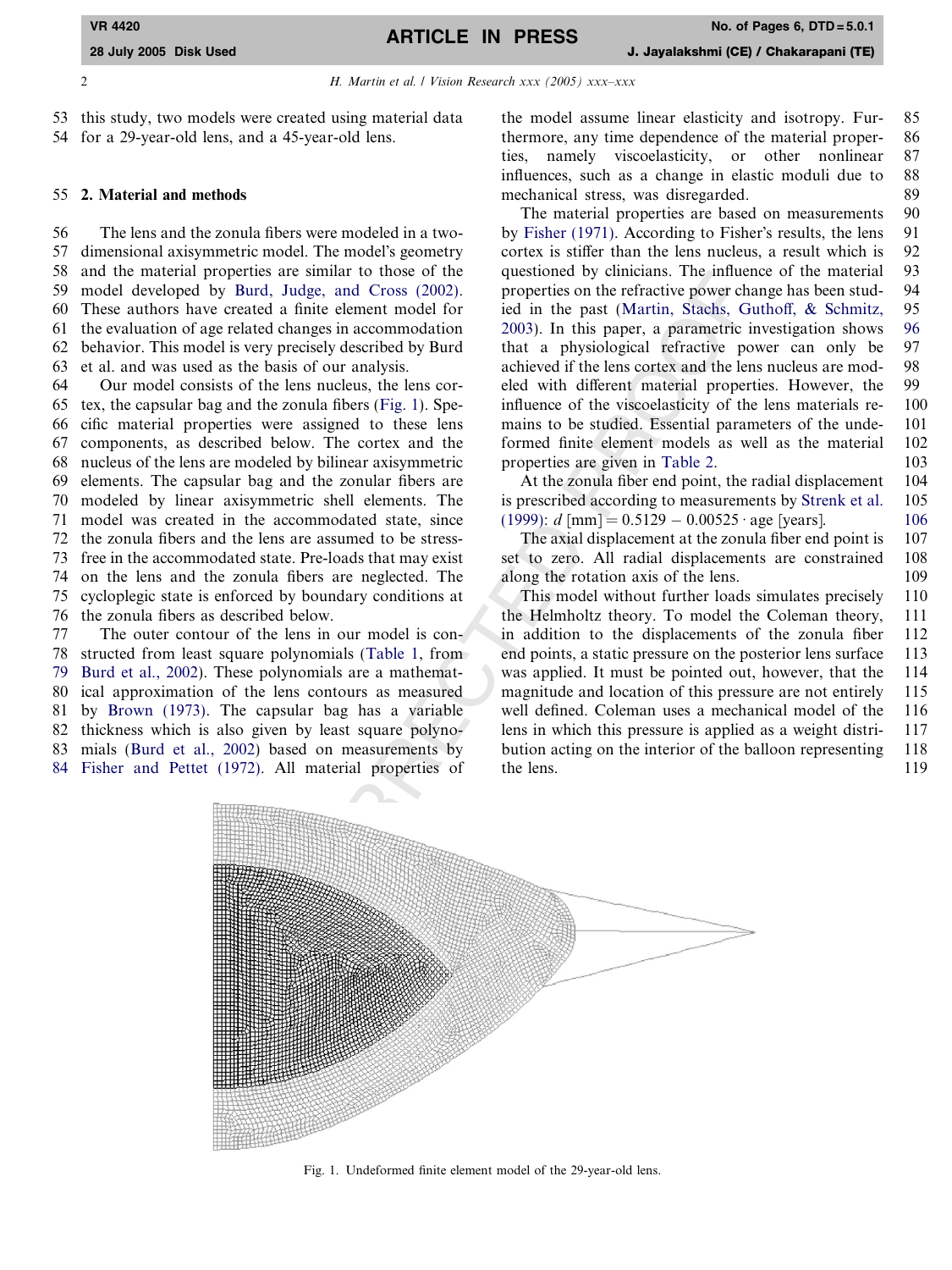ARTICLE IN PRESS

H. Martin et al. / Vision Research xxx (2005) xxx-xxx

<span id="page-2-0"></span>28 July 2005 Disk Used J. Jayalakshmi (CE) / Chakarapani (TE)

Table 1

Polynomial coefficients for the description of the undeformed anterior and posterior lens geometry according to  $y = aR^5 + bR^4 + cR^3 + dR^2 + f$ ( y-coordinate towards anterior along the lens axis, R-coordinate in radial direction of the lens)

|                      | a                   |                     |                     |                     |         |
|----------------------|---------------------|---------------------|---------------------|---------------------|---------|
| Anterior (29 years)  | $-0.00153004454939$ | 0.01191111565048    | $-0.02032562095557$ | $-0.07692307692308$ | 2.04    |
| Posterior (29 years) | 0.00375558685672    | $-0.03036516318799$ | 0.06955483582257    | 0 09433962264151    | $-2.09$ |
| Anterior (45 years)  | $-0.00026524088453$ | 0.004498662869630   | $-0.01657250977510$ | $-0.06578947368421$ | 2.42    |
| Posterior (45 years) | 0.00266482873720    | $-0.02666997217562$ | 0.08467905191557    | 0 06172839506173    | $-2.42$ |

Copied from [Burd et al. \(2002\).](#page-5-0) All dimensions are in mm. The polynomial coefficients  $a-d$  are given with a high number of decimal places to avoid truncation errors.

Table 2 Geometric parameters and material properties of the undeformed lens model

|                                              | 29 years    | 45 years    | Reference          |
|----------------------------------------------|-------------|-------------|--------------------|
| Equatorial lens diameter [mm]                | 8.63        | 8.96        | Burd et al. (2002) |
| Lens thickness [mm]                          | 4.13        | 4.84        | Burd et al. (2002) |
| Anterior curvature radius [mm]               | 5.85        | 6.66        | Burd et al. (2002) |
| Posterior curvature radius [mm]              | 3.90        | 4.62        | Burd et al. (2002) |
| Capsule Young's modulus [N/mm <sup>2</sup> ] | 1.27        | 1.45        | Krag et al. (1996) |
| Young's moduls lens nucleus $[N/mm^2]$       | $0.55E - 3$ | $0.10E - 2$ | Fisher (1971)      |
| Young's moduls lens cortex $[N/mm^2]$        | $3.42E - 3$ | $3.98E - 3$ | Fisher (1971)      |
| anterior zonula stiffness [N/mm]             | $66E-3$     | $66E - 3$   | Burd et al. (2002) |
| central zonula stiffness [N/mm]              | $11E - 3$   | $11E-3$     | Burd et al. (2002) |
| posterior zonula stiffness [N/mm]            | $33E-3$     | $33E-3$     | Burd et al. (2002) |
| Capsule Poisson's ratio                      | 0.47        | 0.47        | Fisher (1969)      |
| Cortex and nucleus Poisson's ratio           | 0.49        | 0.49        | Burd et al. (2002) |

120 For a first approach, a pressure difference was applied 121 uniformly over the posterior lens surface. This condition 122 is referred to as case 1 (Fig. 2). The magnitude of the

123 pressure difference (about 225 Pa) was taken from the

124 literature [\(Coleman & Fish, 2001\)](#page-5-0). To verify the uniform

125 pressure assumption, a second model was analyzed in

126 which the pressure was reduced in steps at the zonula fi-127 ber attachments (case 2) (Fig. 3). In this version, the pressure was reduced to 2/3 of the full pressure in the 128 lens area inside the posterior zonula fiber attachment 129 and to 1/3 within the lens segment before the middle 130 zonula fiber attachment. 131

Coleman further states that ciliary muscle contrac- 132 tion changes the pressure gradient during the initial 133 phase of accommodation. These transient changes have 134 been neglected in this model. There is too little informa- 135



Fig. 2. Finite element model of the 29-year-old lens in the accommodated state with a constant pressure load (case 1).

3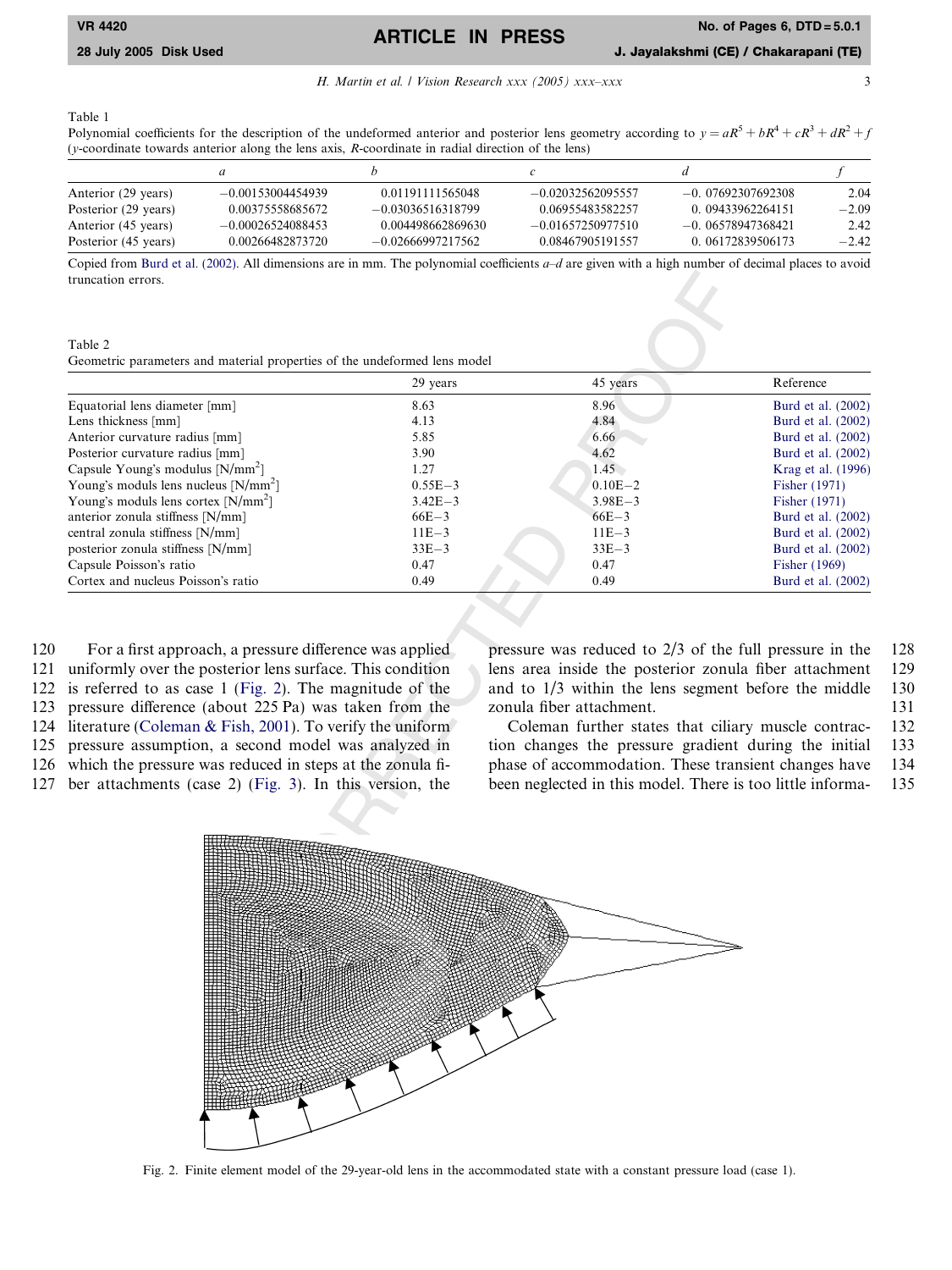<span id="page-3-0"></span>4 H. Martin et al. / Vision Research xxx (2005) xxx–xxx



Fig. 3. Finite element model of the 29-year-old lens in the accommodated state with a stepwise reduced pressure load (case 2).

136 tion about the viscoelastic material properties of the var-137 ious human lens components to include this refinement 138 into the model.

ensuc material properties of the variable this refinement<br>
measure interaction<br>
measure interaction of the accommodation. However, the aqueous<br>
The lens a<br>
reglects other elements of the hu-<br>
The lens a<br>
end the aque of t 139 The model also neglects other elements of the hu-140 man eye, such as the iris, which may affect the axial 141 shift of the lens during the accommodation. However, 142 earlier work [\(Drexler, Baumgartner, Findl, Hitzenber-](#page-5-0)143 [ger, & Fercher, 1997\)](#page-5-0) has shown that the axial shift of 144 the lens during accommodation is very small. Conse-145 quently our model does not consider refractive power 146 changes that may be due to an axial shift during 147 accommodation.

148 A static finite element analysis was performed using the 149 finite element software package ABAQUS 6.2-7 (ABAQUS 150 Inc., Providence, RI, USA). The calculation was carried 151 out nonlinearly considering large displacements.

152 The finite element analysis produces the deformed 153 contours of the anterior and the posterior lens 154 surfaces from which the refractive power can be calcu-155 lated. For this purpose, a least square approximation 156 of the anterior and the posterior lens contour by cir-157 cular arcs was performed. This approximation was 158 done in the central region of the lens with a radius 159 of 0.8 mm.

160 The refractive power *D* was calculated from the ante-161 rior and the posterior curvature radii  $R_a$  and  $R_f$  as 162 follows:

$$
164 \t D = D_{\rm f} + D_{\rm b} - \frac{t_{\rm c}}{n_{\rm l}} D_{\rm f} D_{\rm b}
$$

 $D_{\rm f} = \frac{n_{\rm l} - n_{\rm aq}}{R}$  $\frac{-n_{\text{aq}}}{R_{\text{f}}};\quad D_{\text{b}} = \frac{n_{\text{aq}} - n_{\text{b}}}{R_{\text{b}}}$ 166  $R_f$ ,  $R_b$ 

167  $D_f$  is the refractive part of the anterior lens surface;  $D_b$  is 168 refractive part of the posterior lens surface;  $n_1$  is refractive index of the lens ( $n_1 = 1.42$ );  $n_{aq}$  is refractive index of 169 the aqueous ( $n_{aq} = 1.336$ );  $t_c$  is central lens thickness. 170

The lens and the aqueous were assumed to be optical- 171 ly homogeneous. Hence, the refractive indices of the lens 172 and the aqueous were assumed to be constant. Age-re- 173 lated changes of these indices are not considered. This 174 models deal only with the refractive power change due 175 to deformation of the lens and the resulting curvature 176 changes. 177

The simulation results were compared to data for 178 the refractive power change of the complete eye from 179 ultrasonographic measurements by [Beers and van der](#page-5-0) 180 [Heijde \(1996\)](#page-5-0). Beers et al., give an accommodation 181 amplitude range of the complete eye from 6 to 7 182 dpt (29-year-old human subject) and from 2 to 3 183 dpt (45-year-old human subject). In order to compare 184 the refractive power change values from the isolated 185 lens to those of the complete eye, the lens values are 186 divided by a factor of 1.315 according to [Burd et al.](#page-5-0) 187  $(2002)$ . . 188

### 3. Results 189

The models of the 29-year-old lens with applied pres- 190 sure load in the accommodated state and in cycloplegia 191 are displayed in Figs. 3 and 4, respectively. The pressure 192 action causes a motion of the lens towards anterior. The 193 posterior zonula fibers are unloaded and relaxed. 194

In [Table 3,](#page-4-0) the calculated refractive power changes 195 during cycloplegia, the resultant reaction force on the 196 zonula fiber ends and the equatorial lens radius change 197 are given. All refractive power results are changes rela- 198 tive to the accommodated state. In the case of the addi- 199 tional pressure load, the results represent the relative 200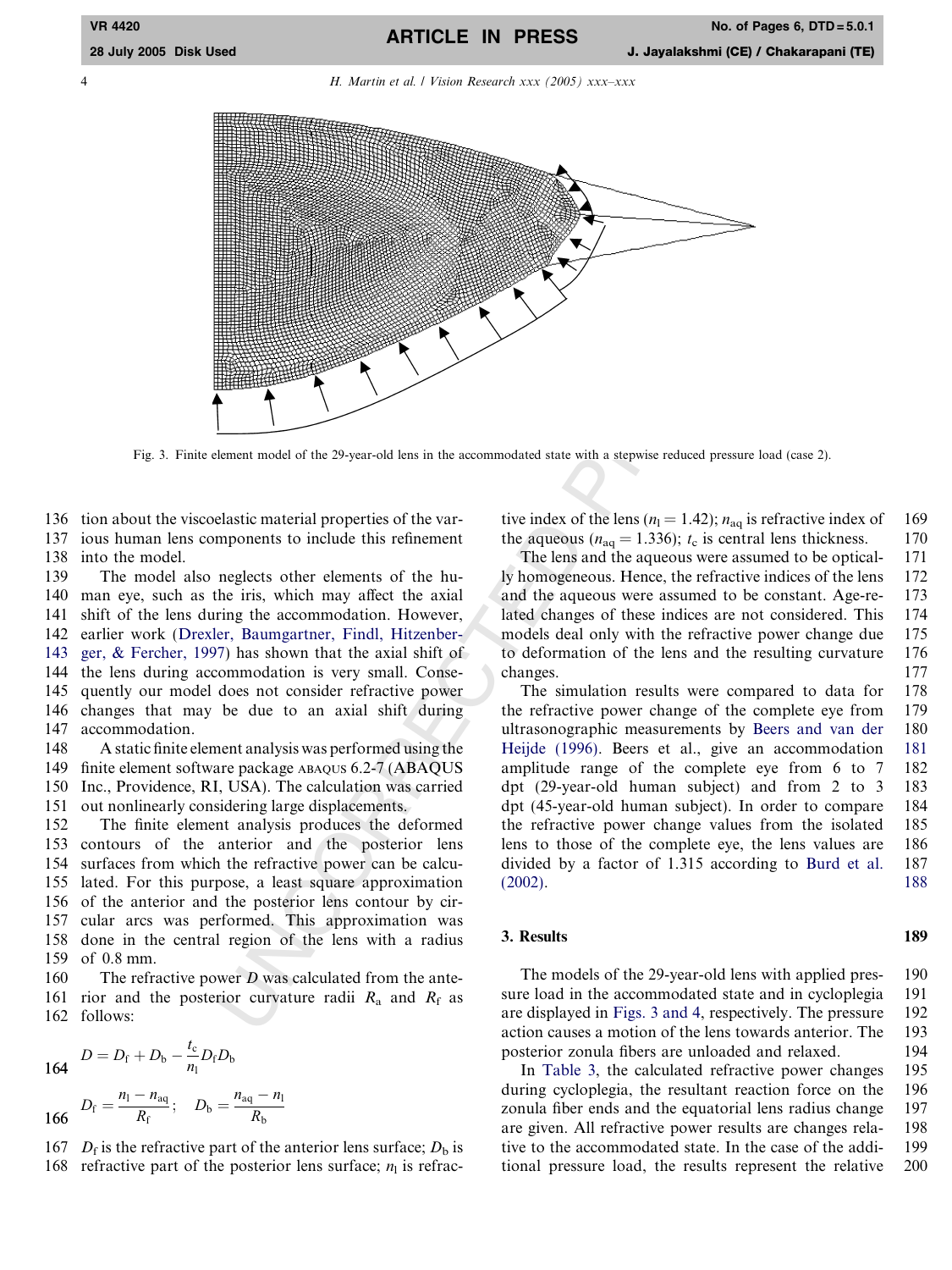## ARTICLE IN PRESS

H. Martin et al. / Vision Research xxx (2005) xxx-xxx

<span id="page-4-0"></span>

Fig. 4. Finite element model of the 29-year-old lens in cycloplegia with a stepwise reduced pressure load (case 2).

| Table 3                                                                                                           |  |
|-------------------------------------------------------------------------------------------------------------------|--|
| Calculated refractive power changes, reaction force and radius changes between cycloplegia and accommodated state |  |

|                                                | 29 years<br>without<br>pressure | 29 years with<br>constant pressure<br>(case 1) | 29 years with<br>stepwise reduced<br>pressure (case 2) | 45 years<br>without<br>pressure | 45 years<br>with constant<br>pressure (case 1) | 45 years with<br>stepwise reduced<br>pressure (case 2) |
|------------------------------------------------|---------------------------------|------------------------------------------------|--------------------------------------------------------|---------------------------------|------------------------------------------------|--------------------------------------------------------|
| Anterior curvature radius in cycloplegia [mm]  | 11.51                           | 7.42                                           | 7.33                                                   | 8.91                            | 7.24                                           | 6.93                                                   |
| Posterior curvature radius in cycloplegia [mm] | 4.44                            | 4.34                                           | 4.72                                                   | 4.57                            | 4.83                                           | 5.24                                                   |
| Refractive power change [dpt]                  | 9.10                            | 3.43                                           | 1.79                                                   | 2.71                            | 1.06                                           | 0.16                                                   |
| Res. reaction force in cycloplegia [N]         | 0.097                           | 0.097                                          | 0.100                                                  | 0.080                           | 0.083                                          | 0.086                                                  |
| Radius change [mm]                             | 0.286                           | 0.297                                          | 0.295                                                  | 0.222                           | 0.225                                          | 0.223                                                  |

201 changes to the accommodated state with applied addi-202 tional pressure load.

203 In Table 4, the simulated accommodation results of 204 the lens (also calculated for the eye) are presented in 205 comparison with the ultrasonographic accommodation 206 amplitude measurements of human eyes by Beers and 207 [van der Heijde \(1996\)](#page-5-0) .

### 208 4. Discussion and conclusion

209 The model reproduces the magnitude and the ten-210 dency of refractive power change to diminish with age, as is shown in the comparison of the 29- and 211 45-year-old lens. The results without pressure load 212 correspond to the Helmholtz theory and agree very 213 well with the values given by [Burd et al. \(2002\)](#page-5-0) and 214 [Duane \(1912\)](#page-5-0) . 215

The model does neither consider the local differenc- 216 es nor the age-related changes of the refractive indices 217 of the lens. The effect on the refraction power due to 218 the axial displacement of the lens is not considered by 219 the current model. The refractive power change of the 220 lens is achieved only by the curvature change of the 221 lens surface. Further studies should include other 222 parts of the eye such as the iris and the vitreous body. 223

Table 4

Comparison of the simulated accommodation amplitude values with measurements from [Beers and van der Heijde \(1996\)](#page-5-0) (All values given in dpt.)

| Human eye [age]                                                                     | 29 years  |         | 45 years  |         |
|-------------------------------------------------------------------------------------|-----------|---------|-----------|---------|
| Theory                                                                              | Helmholtz | Coleman | Helmholtz | Coleman |
| Accommodation amplitude of the lens (simulation results)                            |           | 3.4/1.8 |           | 1.1/0.2 |
| Accommodation amplitude of the eye (calculated from the simulation results)         |           | 2.6/1.4 | 2.0       | 0.8/0.1 |
| Measured accommodation amplitude of the human eye (Beers $\&$ van der Heijde, 1996) | $6 - 7$   |         | $2 - 3$   |         |